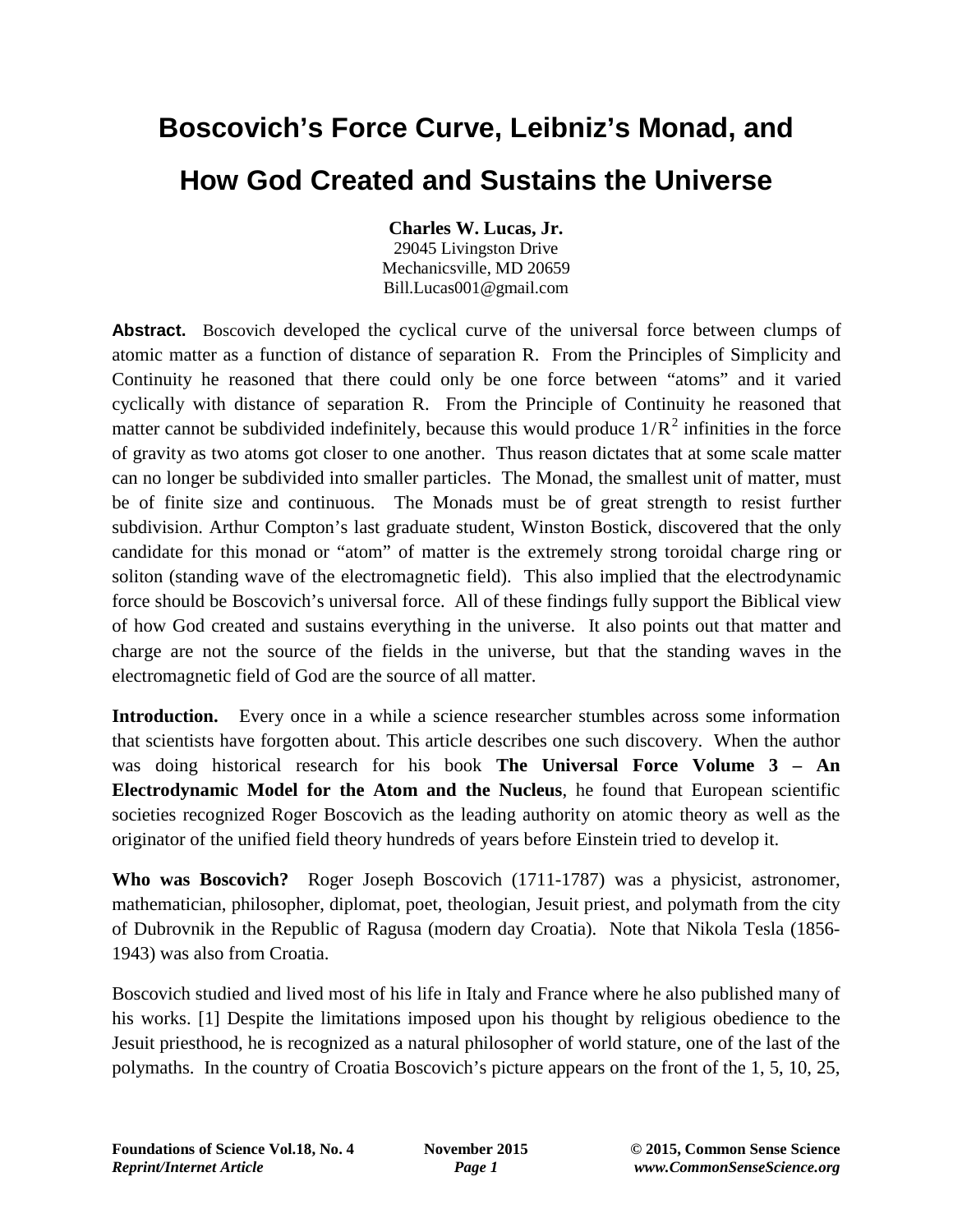100, 500, 1000, 2000, 5000, 10000, 50000, and 100000 Dinara bills. A sample is shown in Figure 1. In Yugoslavia his picture appears on stamps. See Figure 2.



Figure 1 Picture of Boscovich on Croatia 500 Dinara Bill



**Figure 2 Picture of Boscovich on a Yugoslavia Stamp**

A brief history of Boscovich reveals the extraordinary nature of this man. His father died when he was very young, but by the age of 8 or 9 he acquired the rudiments of reading and writing from the priest Nicola Nicchei of the Church of St. Nicholas. On September 16, 1725 Boscovich left his home in Dubrovnik for Rome in the care of two Jesuit priests. They took him to the Society of Jesus which was famous for its education of youth and having at that time over 800 schools and 200,000 pupils under its care throughout the world. He graduated and entered the priesthood as a Jesuit priest in 1731 and spent his first two years in Sant'Andrea delle Fratte. There he studied mathematics and physics and was so brilliant in his studies that he made a name for himself with an elegant solution of the problem of finding the Sun's equator and determining the period of its rotation by observation of the spots on its surface. Shortly thereafter in 1740 he was appointed professor of mathematics at the college.

Despite the arduous duties of his professorship, he found time for investigation in various fields of physical science and published many dissertations on such subjects as the transit of Mercury, the Aurora Borealis, the figure of the Earth, the observation of the fixed stars, the inequalities in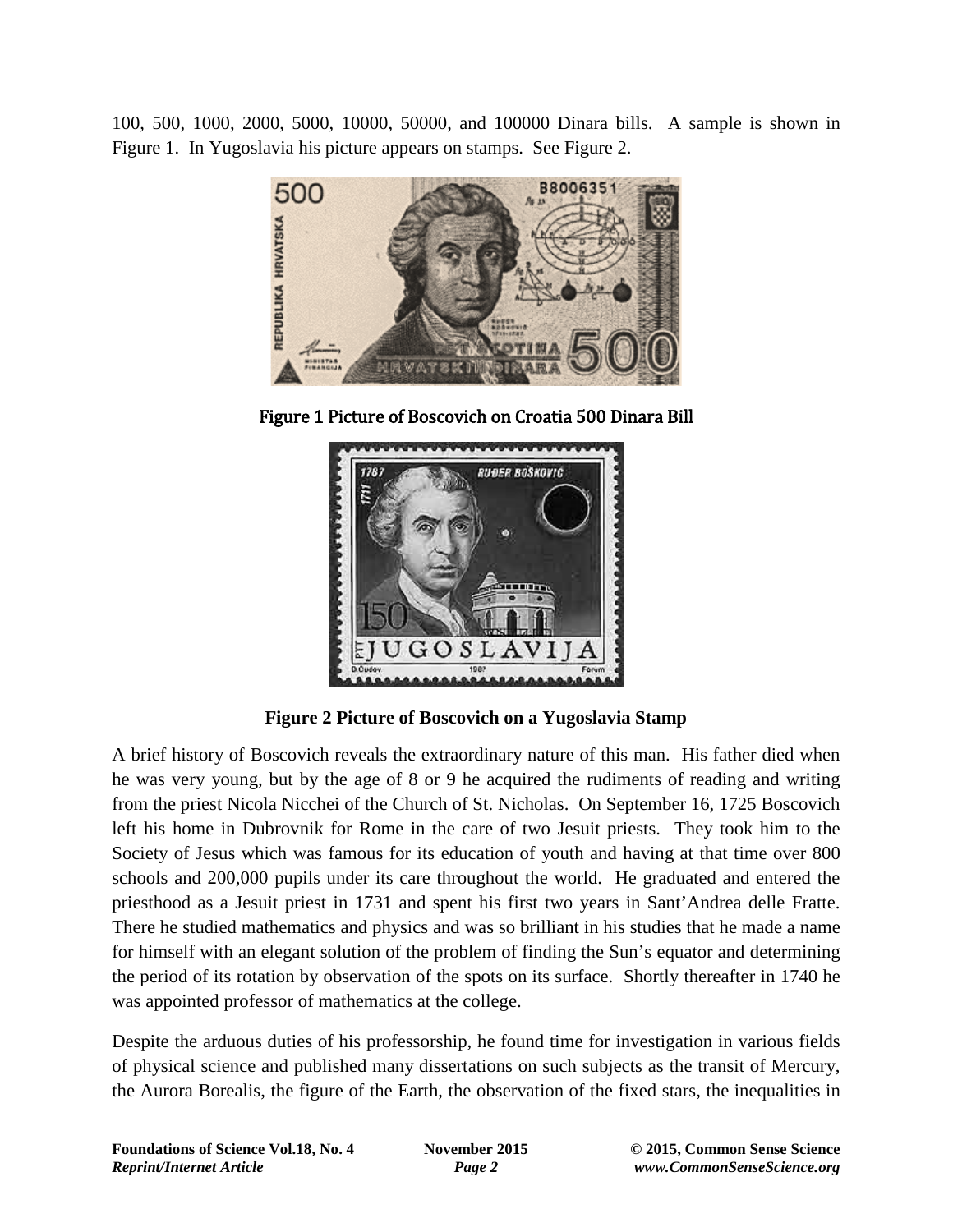terrestrial gravitation, the application of mathematics to the theory of the telescope, the limits of certainty in astronomical observations, the solid of greatest attraction, the cycloid, the logistic curve, the theory of comets, the tides, the law of continuity, the double refraction micrometer, and various problems in spherical trigonometry.

His reputation was growing so quickly that in 1742 he was consulted, along with other men of science, by Pope Benedict XIV, to find the best means of securing the stability of the dome of St. Peter's in Rome in which a crack had been discovered. Boscovich's suggestion of placing five concentric iron bands around the dome was the one adopted.

In 1745 Boscovich published **De Viribus Vivis** (The Vital Force) [2] in which he tried to find a middle way between Isaac Newton's gravitational theory and Gottfried Leibniz's metaphysical theory of monads. According to Leibniz monads are the true "atoms" of nature. Monads are composed of a simple substance with no mass, but they combine into composite structures that do have the property of mass. In contrast to the Cartesian idea of matter, Leibniz claimed that monads were the only genuine substance. The type of matter discussed by Descartes, of which matter extension is an integral part, is not an integral part. Boscovich developed a concept of "impenetrability" as a property of hard bodies which explained their behavior in terms of force. Once impenetrability was disassociated from matter hardness based on extension, then it could be given a relationship to elasticity. This notion of impenetrability had a Cartesian sense that more than one point cannot occupy the same location at once.

In 1750 Boscovich agreed to take part in the Portuguese expedition for the survey of Brazil and the measurement of a degree of arc of the meridian for map making. However, he was persuaded by the Pope to stay in Italy and measure an arc of two degrees between Rome and Rimini. The operation was completed in two years and the results were published in 1755. The work allowed the publication of a more accurate map of the States of the Church. The publication of the map included an appendix outlining an objective procedure for determining suitable values for the parameters of the fitted model from a greater number of observations. This fitting procedure is now known as the L1-norm or Least Absolute Deviations procedure and serves as a robust alternative to the familiar L2-norm or Least Squares fitting procedure.

In 1758 Boscovich published in Vienna the first edition of his famous work, **Theoria philosophiae naturalis redacta ad unicam legem virium in natura existentium** (Theory of Natural Philosophy Derived to the Single Law of Forces Which Exist in Nature**)**. [3] This book contained his atomic theory and his theory of forces. A second edition was published in 1763 in Venice and a third edition in Vienna in 1764. In 1922 it was published in English in London, and in 1966 in English in Chicago.

In 1760 an occasion to exercise his diplomatic ability arose. The British government suspected that warships had been outfitted in the port of Dubrovnik for the service of France and that the neutrality of the Republic of Ragusa had been violated. Boscovich was selected to undertake an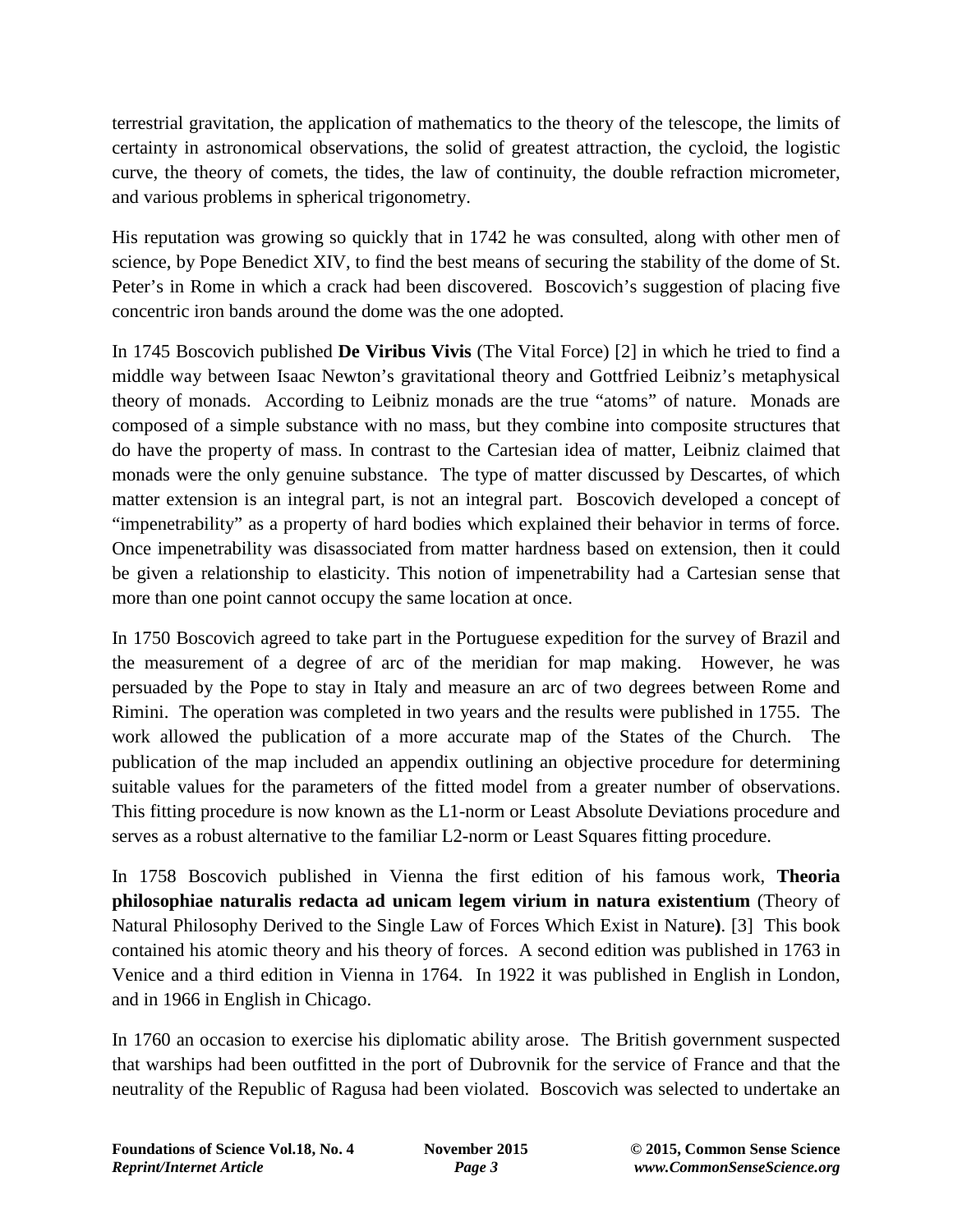ambassadorship to London to vindicate the character of his native city and satisfy the government. This mission he discharged successfully  $-$  a credit to his diplomatic skills and a delight to his countrymen. During his stay in England, he was elected a fellow of the Royal Society.

**The Boscovich Force Curve.** In his book **Theory of Natural Philosophy Derived to the Single Law of Forces Which Exist in Nature** [3], Boscovich presented his famous cyclical force curve between particles of matter as shown in Figure 3 below.



**Figure 3 Boscovich Cyclical Force Curve between Particles of Matter [3]**

The vertical parameter is the force and the horizontal parameter is the distance between the particles of matter. When the curve is below the axis the force is attractive and when it is above the axis the force is repulsive. For Boscovich this force curve represents the empirical forces between collections of atoms in the form of bodies or particles. At a large distance R the curve represents the attractive  $1/R^2$  gravitational force. As bodies are brought closer together in astronomy, they reach certain distances of separation which are in equilibrium where there are no net forces. This is similar to the orbit of the sun going around the center of the Milky Way Galaxy, the Earth moon system going around the sun, and the moon going around the Earth. At even smaller distances we see a rock sitting at rest on the surface of the Earth. One could go even further and talk about the forces between chemical atoms in a crystal or molecule or the forces between quarks in elementary particles like protons and neutrons within the atom.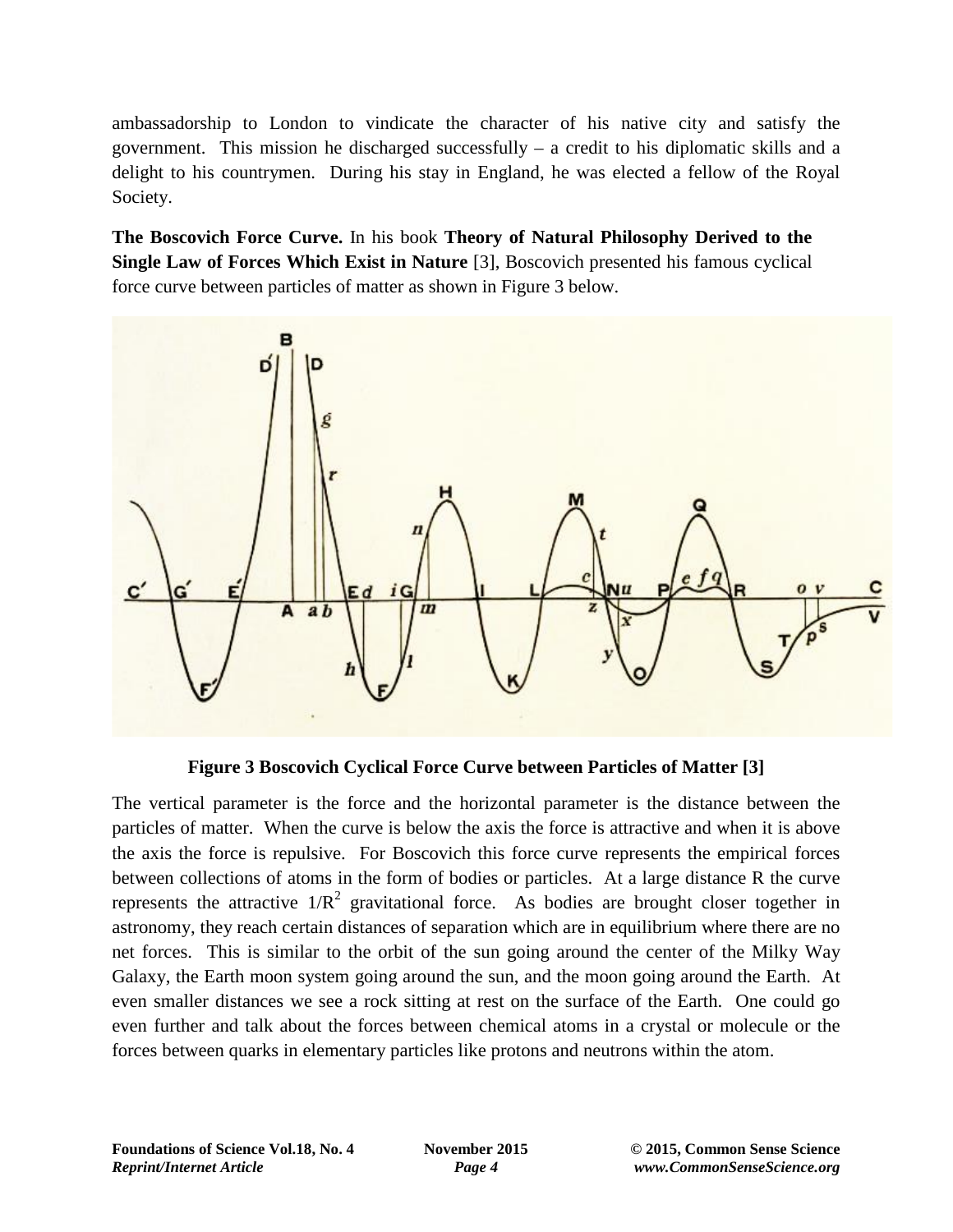**Principle of Continuity.** According to the Principle of Continuity Boscovich's force curve must be continuous. All processes in nature up to that time had been observed to be continuous.

One can break rocks into smaller rocks and the centers of these smaller rock pieces can get closer together, but they cannot occupy the same space. Two liquids can intermix, but if they do not chemically react with one another the net volume is just the sum of the two separate volumes indicating that no two atoms occupy the same space. However if the liquid atoms react chemically to make larger molecules, the net volume of the reactants will decrease. This indicates that the original atoms or molecules have gotten larger by combining to form a larger molecule. The new combined molecule is larger and occupies more space than the original molecules. However, since there are now fewer molecules the space between the molecules has been reduced. This continues to support the idea that no two atoms can occupy the same point in space.

As the two particles get very close to the origin and one another on Boscovich's force curve, the  $1/R<sup>2</sup>$  forces such as gravity or the electrostatic force get very, very large approaching infinity in magnitude. The Principle of Continuity does not allow the forces between the particles to become infinite. They must have some finite limiting value to correspond to what is observed. This suggests that "atoms" must have a finite size and are sufficiently strong to not break apart under the normal forces in nature.

**Principle of Simplicity.** The Principle of Simplicity suggests that in order to have simple continuity, there should be only one force. Newton called this force a universal force. The universal force must be both attractive and repulsive in different circumstances at different distances. Thus the force of gravity, which is only attractive, cannot be a candidate for the universal force. It must be a special case of the universal force that is always attractive due to special circumstances.

The key to explaining Boscovich's cyclical force curve is to discover the special circumstances or arrangements of Leibniz's monads that could produce attractive only forces at very large distances and different attractive and repulsive forces at smaller distances. Thus the properties of Leibniz's monad structures would hold the key to the discovery of Boscovich's universal force.

**The Monad.** The word monad comes from the Greek monas  $(\mu \circ \nu \circ \alpha \circ \nu)$  or "unit" and from monos (μόνος**)** which means "single" or "unique". [4] Epicurus (341 - 270 BC) described monads as the smallest units of matter, much like Democritus's  $(460 - 370 \text{ BC})$  notion of an atom. Many other Greeks including Pythagoras, Parmenides, Xenophanes, Plato, Aristotle, and Plotinus used monad as a term or symbol for God the first being or the totality of all beings. The Monad was the source or expression of the one being without division. In cosmogony monism is the metaphysical and theological view that all is of one essence. The monad is the expression of that essence. According to Diogenes Laertius  $3<sup>rd</sup>$  century BC) [5] these monads combined to form dyads, triads, quatrads, etc. culminating in the four elements of earth, water, fire, and air.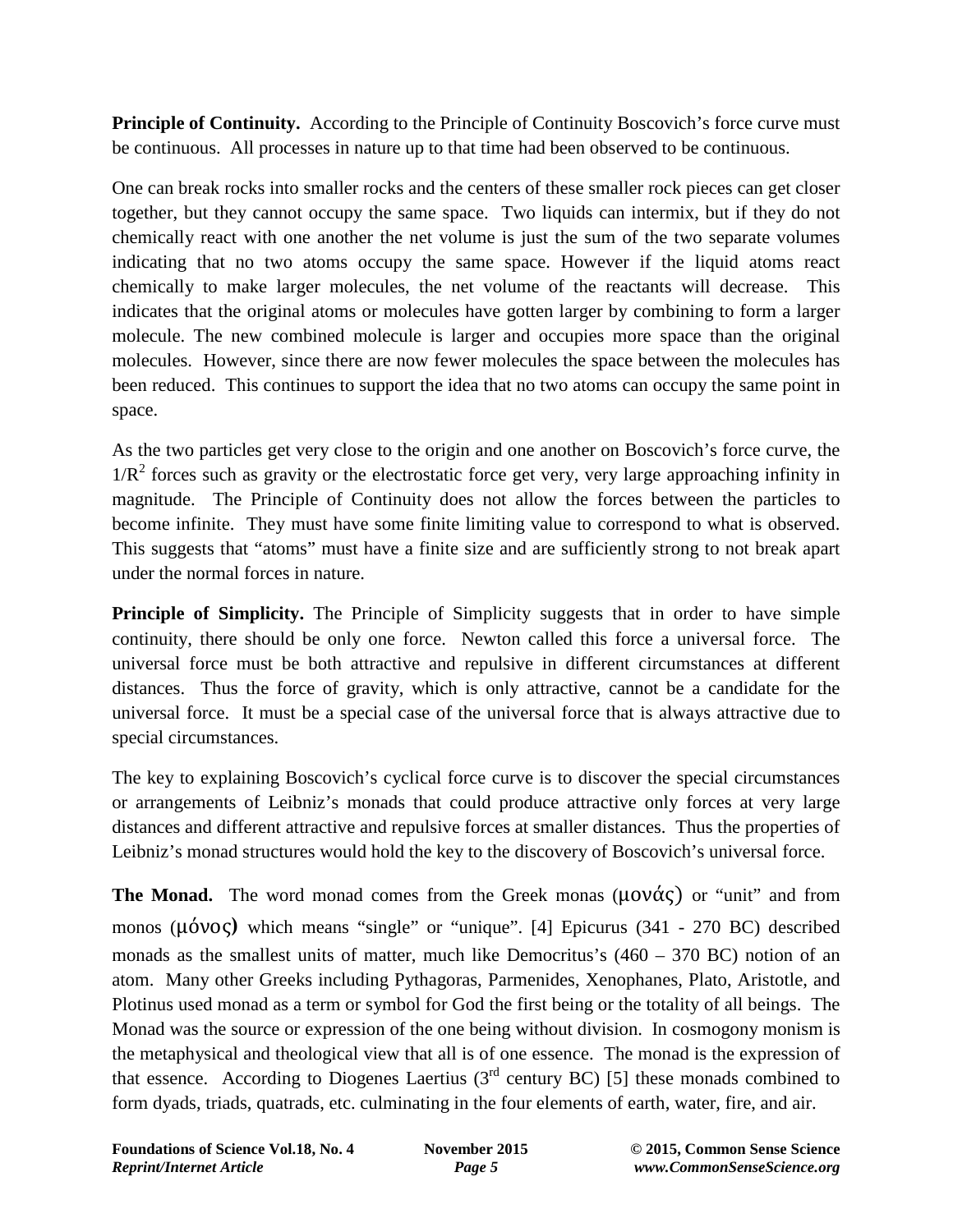Leibniz's Monad. Leibniz (1646–1716) pursued the problem of describing the real and indivisible unit of substance. He was unhappy with both the Cartesian and the atomist theory of matter. The ancient Greek atomists believed that matter could be cut into smaller and smaller pieces and that there was a void between the pieces. If that were true then Newton's (1643 – 1727)  $1/R^2$  force of gravity would become infinite between atoms. Descartes (1596 – 1650) believed that the basic laws of motion depended on the somewhat illusionary concept of hard extension which was incompatible with atomism. Atomism was more arithmetical in nature and Cartesianism was more geometrical in nature. Leibniz realized that force was a better concept to describe motion and interactions between the basic units of matter. It avoided the problem of defining hard extension and the geometry of the monad.

The essence of Leibniz's approach is that a quantitative conception of the relation of whole and parts affords an inadequate theory of substance. The common element in the contrary positions of the Cartesians and the Atomists is the explicit or implicit reduction of qualitative to quantitative differences. To Leibniz the solution of the dilemma is to be found in the hypothesis that the essence of substance is non-quantitative such that the relation of whole and parts must be conceived as intensive rather than extensive. Thus a simple substance has no parts or quantitative elements, but it must have a simple unity. It must consist of something. It must have some properties.

Leibniz reasoned that extension enters into the essence or nature of matter, but it does not constitute its whole essence. Similarly magnitude enters into the essence of extension, but is not equivalent to it. Number, time, and motion have magnitude, but they are not extension. Extension is nothing but an abstraction and requires something which is extended. It presupposes some quality, some attribute, or some nature in the thing which extends or diffuses itself along with the thing continuing itself.

A mathematical point may be regarded as indivisible, but only because there is nothing in it to divide. A point cannot have unity, for there is nothing to determine its unity. Descartes's mathematical points are indivisible, but they are only mathematical modalities or abstractions having no real physical existence. The continuous monad, though it can be described in terms of indivisible points, is not composed of them. [6]

Leibniz's monad is an attempt to describe a unit of substance which avoids the imperfections of both Cartesian and Atomist theory. This unit must be real and indivisible. It must have a finite size and a continuous structure so strong that it cannot be easily broken. The monads may be aggregated together to form larger structures with new properties. These aggregates may be broken apart into smaller aggregates or its basic monads.

Leibniz believed that "the smallest part of matter must have a certain spontaneity or power of acting from within itself." He describes the individual substance as essentially a "force" rather than a quantity. The smallest part of matter must have a "perception" of its environment and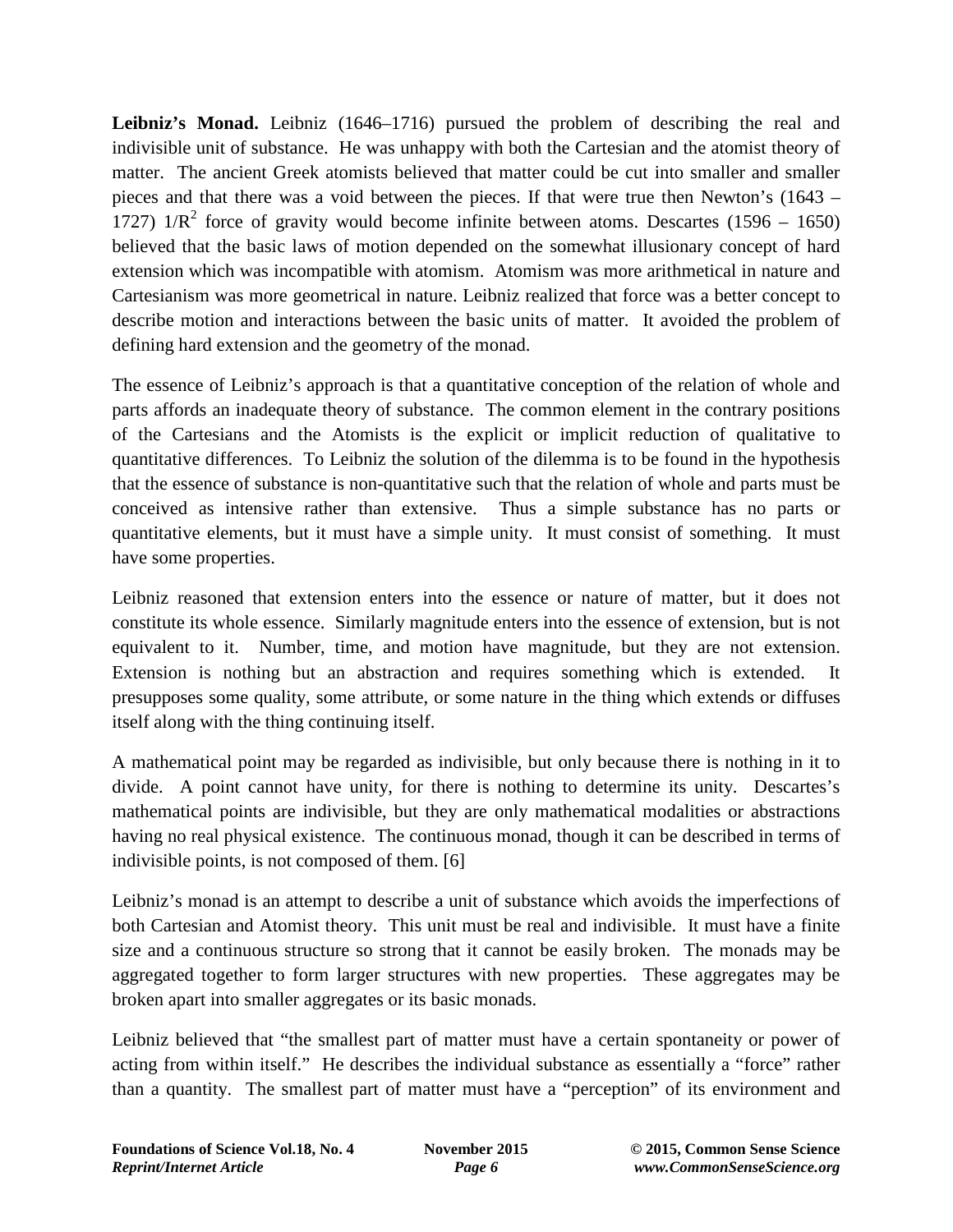"appetition" or potential to realize itself. In the past Greeks imagined atoms as having specific geometrical shapes. Leibniz's atoms or monads are characterized by continuous forces which have no "hard" boundaries which normally define shape. The monads are flexible to some extent.

Monads are the basic substances that make up the universe but lack spatial extension and hence are immaterial. [7] Each monad is a unique, indestructible, dynamic, soul-like entity whose properties are a function of its perceptions and appetites. All are perfectly synchronized with each other by God in a pre-established harmony. The objects of the material world are simply organized collections or structures of monads.

Leibniz's monads have perception (or awareness of environmental forces) but not in the sense of consciousness. For consciousness is not the essence of perception, but merely an additional determination belonging to certain kinds or degrees of perception. Conscious perception is called by Leibniz "Apperception". Monads alone are real. Every change in nature must be reflected by change within monads. The monad is perceptive in a dynamic and not a static way. A human can be perceptive without choosing to react (passive or static perception). Each monad is a part or element of the universe in the sense that each represents it or reflects it as in a mirror from some particular angle or perspective. In some sense the whole universe must be the infinite totality of all monads representing the universe from every possible point of view.

While monads are entirely separate from one another, each must represent the universe at its location which is different from all other locations. No two monads or aggregates of monads can occupy the same point in space and be exactly the same. This is a consequence of the Principle of Continuity.

In the system of monads the Principle of Continuity replaces the "void" in the older atomism. Leibniz substitutes for an extensive plenum of mass an intensive continuum of force. The conception of continuity escapes the contradictions that are involved in the idea of a void. Everything in the world acts and reacts upon everything else. The influence may in some cases be imperceptible or infinitely small, but it exists.

Leibniz operates under the hypothesis that God is the sole real cause of all monads. They have no power or existence of their own.

**Summary of Boscovich's Atomic Model.** From an analysis of his atomic force curve and the Principles of Continuity and Simplicity Boscovich determined by logic that on the smallest scale the universe is made of monads or atoms which are finite-size continuous particles of great strength that do not break apart under normal circumstances and have no inherent property of mass. This model is most appropriate for the ancient model of the atom originated by Mochus the Hebrew lawgiver as recorded by the Indian Jains [8] which has been identified with the quarks and leptons which are the building blocks of elementary particles. The chemical model of the atom would be developed later and built from the electron, proton, and neutron elementary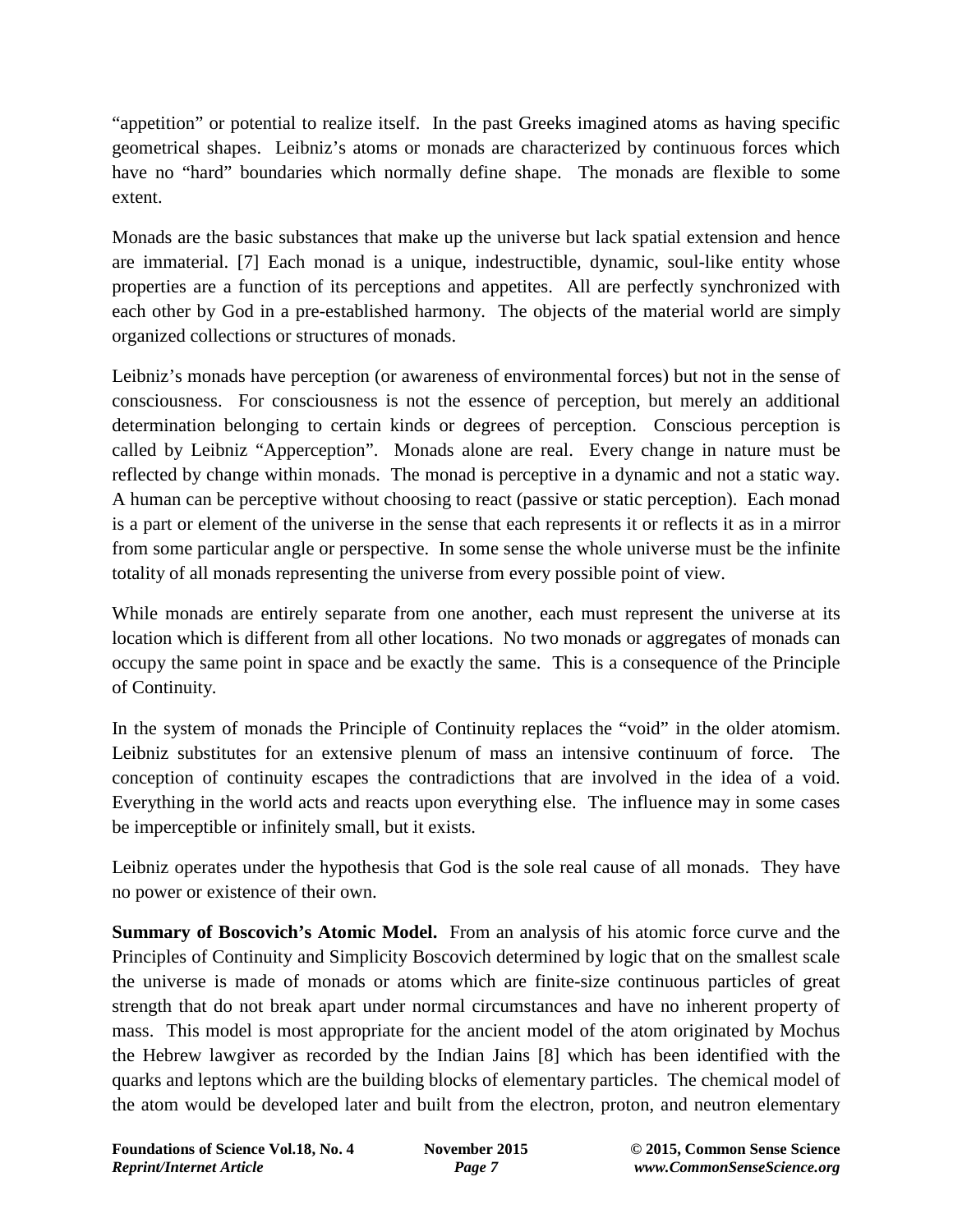particles which in turn are composed of quarks and leptons. Is there any experimental evidence to support Boscovich's atomic model that avoids the  $1/R^2$  infinity problem at very small distances and supports the notion of a single continuous universal force?

**Experimental Evidence to Support Boscovich's and Leibniz's Atomic Model.** The evidence to support Boscovich's atomic model based on monads all came after his death. It started with the discovery of solitons or the monad of matter. Solitons are long lasting semi-permanent standing wave structures with a stable algebraic topology. [9] The soliton can exist in air or water as a toroidal ring. Solitons in water are usually formed in pairs known as a soliton and anti-soliton. Their structure is weak and they decay away after 10 or 20 minutes.

**Bostick's Plasmons.** Winston Bostick (1916-1991), the last graduate student of Nobel Prize winner Arthur Compton (1892-1962), experimentally discovered how to make "plasmons" or solitons from the electromagnetic field within electromagnetic plasma. [10] These structures were very strong compared to solitons in air and water. They had very long lifetimes and could not be destroyed by normal processes in nature. Bostick proposed that electrons were just simple solitons and positrons were contrary or anti-solitons. All other elementary particles were built of more complex geometrical structures such as dyads (pairs of monads), triads (three monads), quatrads (four monads), etc. All plasmons or solitons in the electromagnetic field are of the same shape, i.e. a toroidal ring. The plasmon was of very great strength. Bostick tried to create a bottle from plasmons to hold controlled thermo-nuclear fusion. All materials known to man up to that time slowly disintegrated when exposed to controlled thermo-nuclear fusion. Only the plasmon was strong enough, but Bostick failed to succeed in building a bottle from plasmons.



**Figure 4 Bostick's Plasmon in the Shape of a Toroidal Ring [10]**

**Hooper's Electromagnetic Field Experiments.** The nature of the plasmon, electromagnetic soliton, or monad was more completely revealed by another modern day scientist, William J. Hooper [11]. He discovered that charged elementary particles, such as the electron, were not only made out of the electromagnetic field, but variations in the field around them due to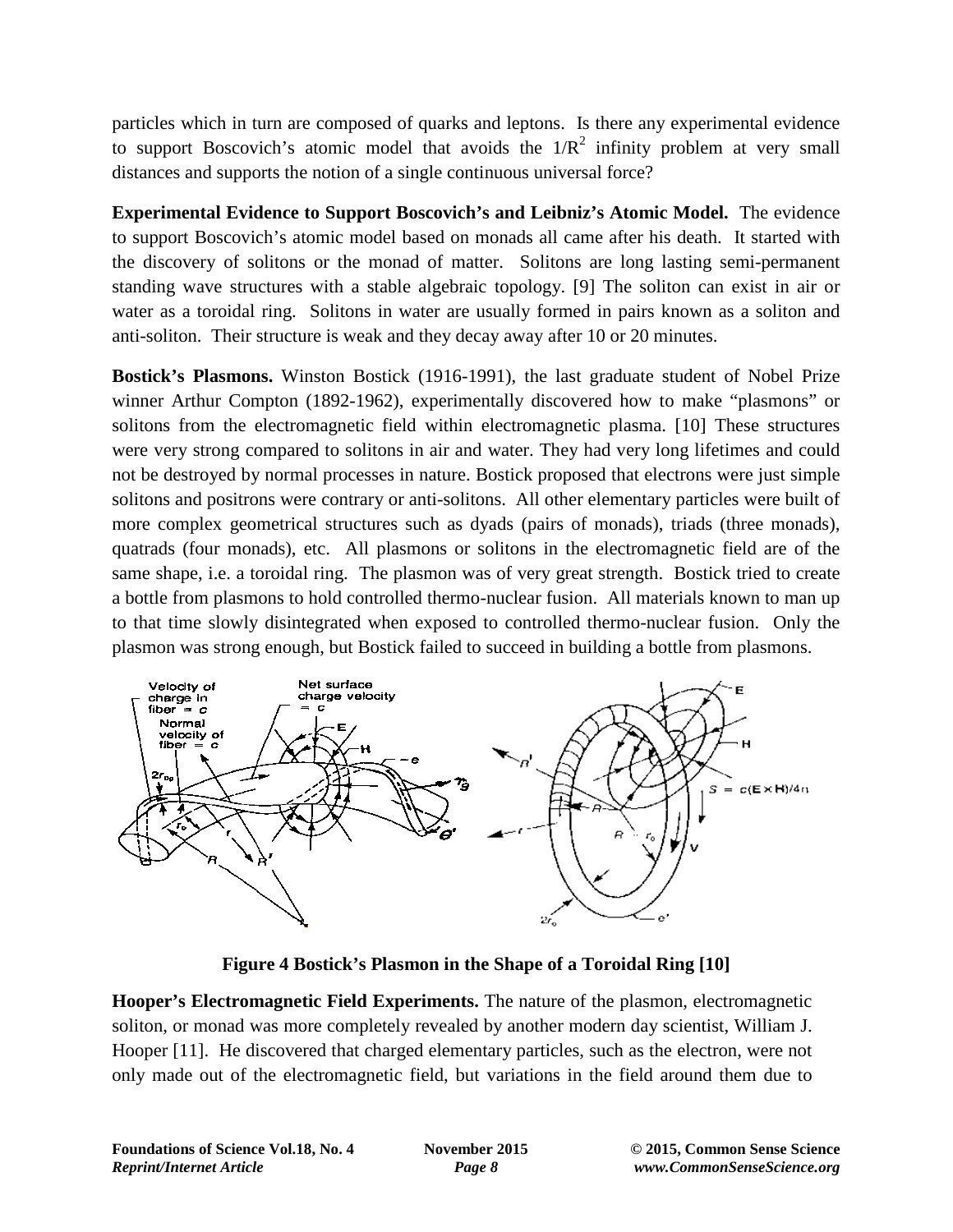their structure extends to great distances. This same feature is also observed about solitons in water.

Hooper [11] also discovered that there are three types of electric and magnetic fields. One of these types is due to velocity effects from Lenz's Law causing it to have the property that it cannot be shielded. Thus portions of the electromagnetic field exist everywhere in the universe.

**Conclusions.** Experimental evidence has been found for the existence of the Monad of the Indian Jains, Epicurus and the Greek philosophers, Leibniz, and Boscovich. The Monad is a soliton or standing wave of the electromagnetic field which is of great strength. Its field extends to great distances. All elementary particles, atoms, nuclei, molecules, etc. are built from Monads. The electromagnetic force is the universal force of Boscovich. [12]

The Bible says in Colossians 1:16-17 that God is the creator and sustainer of all things in the universe. The Bible also claims in Habakkuk 3:4 that God exerts his power and control of the universe via electromagnetic fields and lightning emanating from him. [13] If God is the source of all electromagnetic fields in nature, then this explains how he could create standing wave monads from a great distance and form from them all the atoms and matter in the universe. By means of the electromagnetic field emanating from him, God could also sustain all the monads comprising all the matter in the universe.

Thus there appears to be some agreement between the Indian Jains, Epicurus and the ancient Greek philosophers, Leibniz and Boscovich that the universal force is electromagnetic and all matter is composed of monads or toroidal ring standing waves of the electromagnetic fields emanating from God. This is the subject of the author's new book to be published this winter. [14]

Boscovich, Roger Joseph, **A Theory of Natural Philosophy** (Venice, 1763) translated by J. M. Child **References.**

- **1.** Open Court Publishing Co., Chicago and London, 1922).
- **2.** Rogerio Josepho Boscovich, **De Viribus Vivis** https://books.google.com/books/about/De\_Viribus\_Vivis\_Dissertatio.html?id=tbg\_AAAAcAAJ
- **3.** Ruggiero Giuseppe Boscovich, **A Theory of Natural Philosophy: With a Short Life of Boscovich**https://books.google.com/books?id=U2NbAAAAcAAJ&q=boscovich+theory+of+natura l+philosophy&dq=boscovich+theory+of+natural+philosophy&hl=en&sa=X&ved=0CD4Q6AEwB GoVChMI-Ju\_j4uYyAIVyCceCh39uway
- **4.** https://en.wikipedia.org/w/index.php?title=Monad&oldid=105163792
- **5.** Diogenes Laertius, **Lives and Opinions of the Eminent Philosophers** https://books.google.com/books?id=JkYzAAAAYAAJ